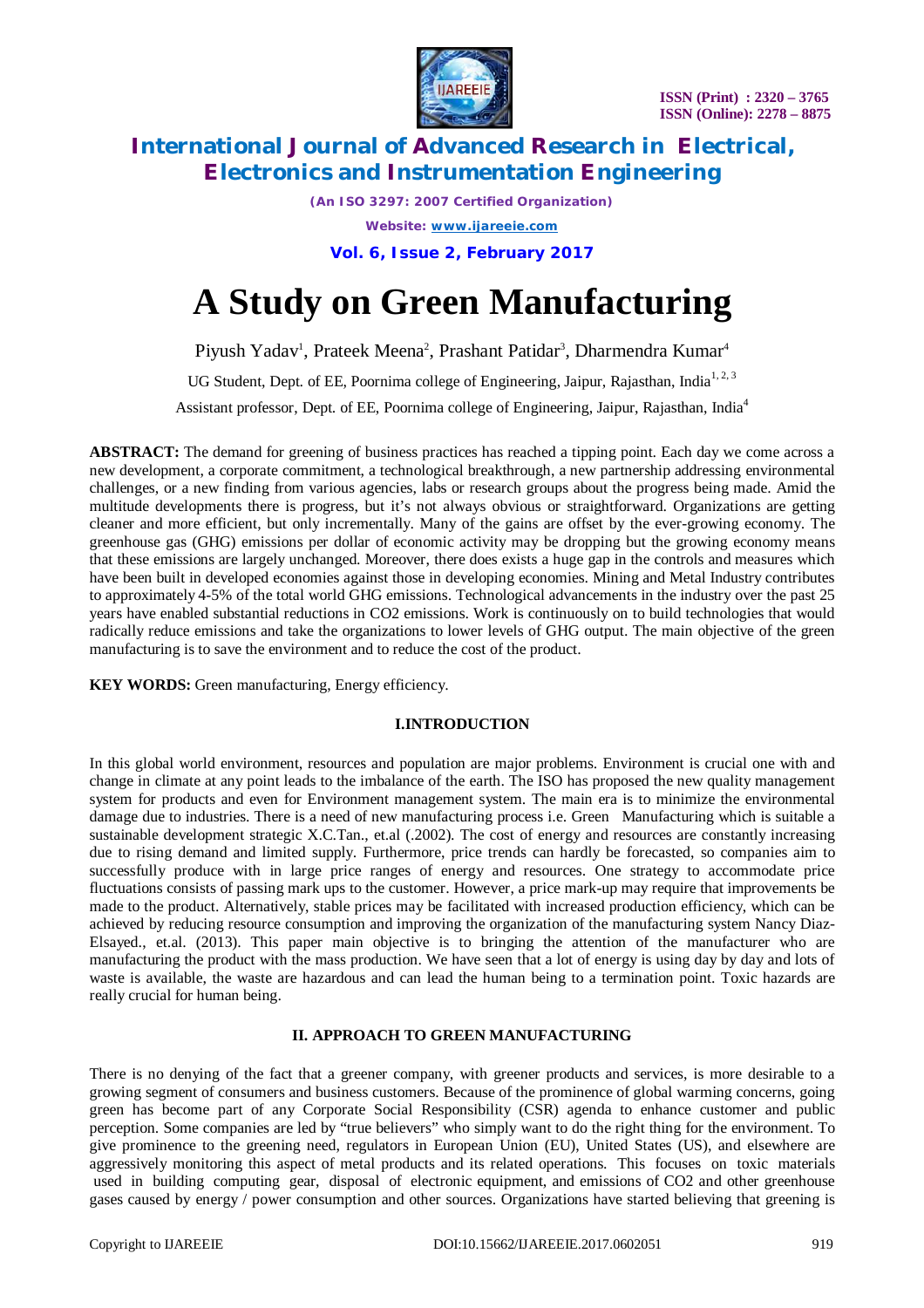

*(An ISO 3297: 2007 Certified Organization)*

*Website: [www.ijareeie.com](http://www.ijareeie.com)*

### **Vol. 6, Issue 2, February 2017**

not cost but it is a way of doing sustainable business – and this systematic thought has the potential to offer substantial cost reduction and in the process enhance the company's competitive advantage. Global mining and metal production has been growing for the last 50 years. The steel industry, in particular, has grown to a production level of 1440 million mt in 2008 from a level of 200 million mt in 1950.

The future growth in demand for steel will be driven mainly by the needs of the developing world which implies that the steel industry must continue to grow world wide by 3-5% and by 8-10% in China, India and Russia to satisfy these needs. The same logic also applies to other metal industries. But with this growth comes the increase in significant amount of GHG emissions. Unlike IT industries, metal industries do not have significant spend on datacenters, but their manufacturing process itself emits huge amount of GHG emissions. According to the Intergovernmental Panel on Climate Change (IPCC), the steel industry accounts for between 4-5% of total world greenhouse gas emissions. On average, 1.7 tons of carbon dioxide are emitted for every tons of steel produced. Another important aspect of metal industry is that approximately 90% of the emissions in the steel industry comes from Iron Making and about 60 - 70% of the emission in Aluminum industry comes from smelting operations, whereas the same from IT equipment's is negligible.

### **III. GREEN MANUFACTURING**

In today's world the e-waste the major issue, green technology is the application of one or more of environmental science, green chemistry, environmental monitoring and electronic devices to monitor, model and conserve the natural environment and resources, and to curb the negative impacts of human involvement. The term is also used to describe sustainable energy generation technologies such as photovoltaics, wind turbines, bioreactors, Biofiltration, Bioremediation, Desalination etc. We don't always have time, or take time, to learn more, read fine print, decipher complex ingredients, and seek alternatives. The word "natural" has become an over-used and inaccurately-used BUZZWORD in today's marketing; it's practically lost all value.

### *1. Environmental Management Tools*

The environmental management tools include. Mass balance i.e. consideration of input and outputs of a process and to determine its effectiveness and wastage. Full cost accounting is related with the costs of materials, energy, labour, waste disposal and other sundry item cost. Product life cycle is also an important part of these tools less the life cycle less is the environment loss.

The systematically engineering process of a product consists of three stages: (1) conceptual, preliminary and detail design,

(2) Production construction and

(3) Operational use and system support Blanchard and Fabrycky, (1997).

In the development of this study, the relevant cost functions are derived in sequence with a point view of systematical engineering process. Imposing extended producer responsibility on manufacturers is a means to achieve a critical leverage point between environment and business benefits. Manufacturers have the unique ability to facilitate product recovery and remanufacturing by designing their products for easier disassembly and reuse of component. Through the product life-cycle value design, the suitable materials are selected and those decisions (such as employing easily recyclable materials and avoiding the unusual materials, components and hazardous materials) can reduce the negative impacts on environment Fishbein, (2000); Toffel, (2002).

### *2. Sustainable Manufacturing*

The concept of sustainability emerged from a series of meetings and reports in the 1970s and 1980s, and was largely motivated by environmental incidents and disasters as well as fears about chemical contamination and resource depletion. The phrase sustainable manufacturing is sometimes used carelessly to describe the actions related to characterizing and reducing the environmental impacts of manufacturing. Sustainability, however, implies a great deal more than the simple act of analyzing and modifying the environmental performance of manufacturing processes and systems In spite of this caveat, this interpretation is likely to be maintained. A system might be thought of as unsustainable when society consumes resources and produces wastes at a rate that exceeds nature's ability to transform industry and society wastes into environmental nutrients and resources. Strictly speaking, sustainability can only be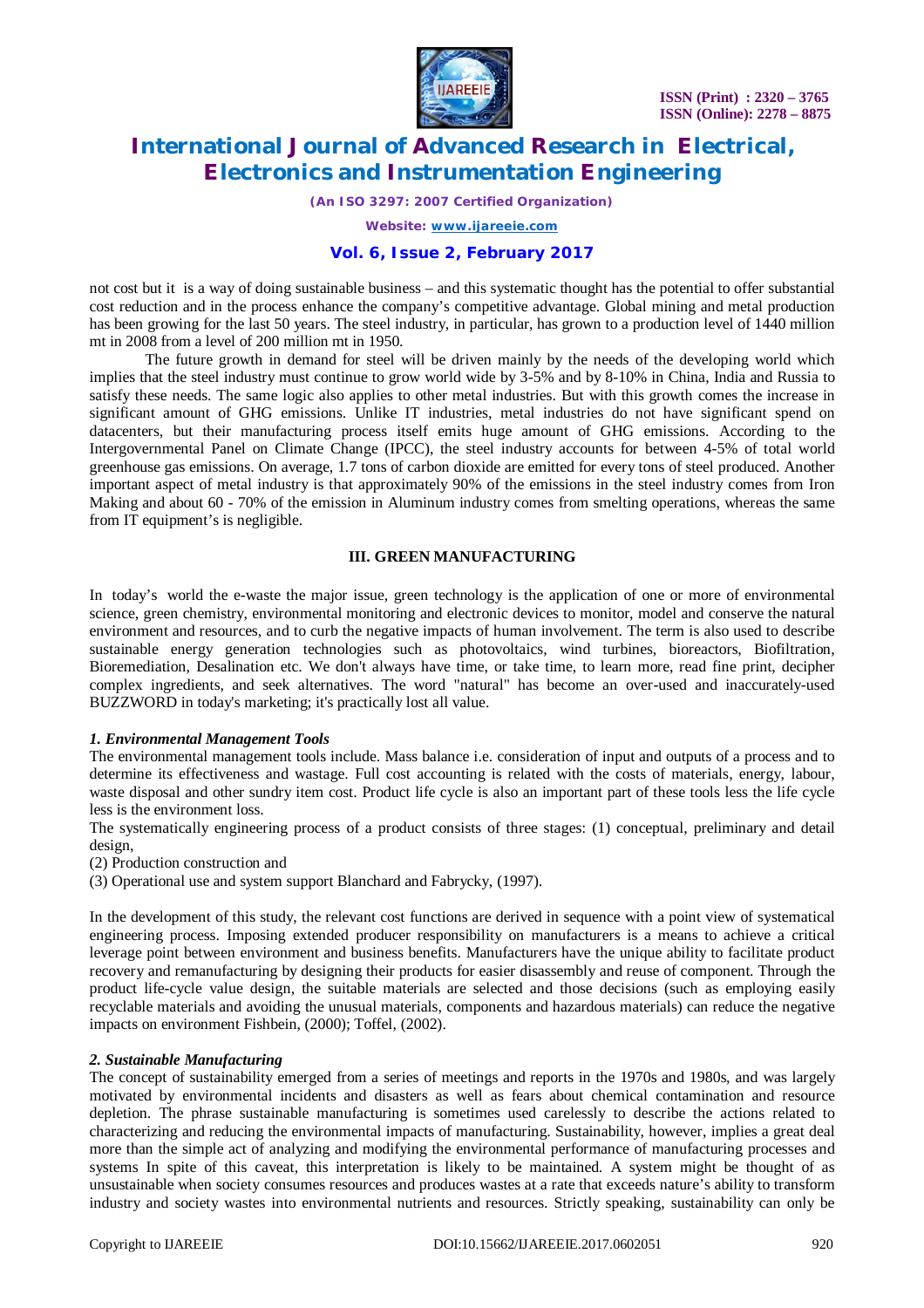

*(An ISO 3297: 2007 Certified Organization)*

*Website: [www.ijareeie.com](http://www.ijareeie.com)*

### **Vol. 6, Issue 2, February 2017**

discussed in the context of a closed system. Manufacturing subsystems coexist alongside human, ecological, and natural subsystems. Therefore, sustainable manufacturing is a philosophy that cannot be considered independent of broader environmental and socioeconomic systems David A. Dornfeld. et.al. (2013). Sustainable Manufacturing Fundamentals Manufacturing is a business function, and, as such, engineers are well versed in establishing the economic value of engineering solutions for manufacturing. Measuring environmental and social performance presents a more challenging engineering and business task. Sustainability-related impacts result from operations and activities that manufacturing processes and systems employ to convert input materials and energy into marketable products. Material and energy are necessary inputs of manufacturing processes and systems; wastes and emissions, which are generally classified as outputs, are, in turn, inputs to other industrial and natural systems, where their impact is felt socially, environmentally, and economically.

#### *3. Sustainable Green operations*

Sustainable green operations as an innovative environmental management approach, GO serves to ensure the quality and environmental compliance of electronics manufacturers' inputs (e.g., electronics components and metals) and outputs (e.g., finished products, carbon emission, waste) Zhu et.al. (2008). GO emphasizes product-and processoriented environmental practices to balance and improve financial performance as well as pollution reduction. Productoriented environmental practice of GO, also referred to as product steward- ship, is concerned with reducing environmental burden with less use of hazardous and nonrenewable materials in products development, considering the environmental impact in product design, packaging, and material used Snir, (2001). Specifically, it promotes recycling and reuse of product components with eco-design, and us in green cycle parts and packaging Lamming and Hampson, (1996); Reinhardt, (1998). Product stewardship of electronics manufacturers considers the environmental impact of products and their packaging from raw materials acquisition to end-of-life product disposal Dechant andAltman, (1994). Such practice is geared towards reducing the environmental damage arising from all productrelated parts and components Christina W.Y.Wong.,et.al. (2012).

#### **IV. SUMMARY AND OUTLOOK**

This paper discussed about the green manufacturing, the paper try to impart the attention of the researcher to use green manufacturing i.e. green technology for the environmental development. The paper described the use of green manufacturing its application and even the methods of green manufacturing. The sustainable energy is the better option for our daily and industrial uses the application of sustainable energy even for manufacturing. The green operations GO also mentioned in the paper which explained the environmental management concept and its tools. The green supply chain is very useful tools as it improves green image and competitive advantage; it increases the performance in industry. Future collaborative research efforts will focus on including a broader variety of quantifiable green strategies within the factory, e.g., lighting, HVAC, or pressurized air consumption, and identifying a means of involving fixed costs in the decision-making process.

#### **ACKNOWLEDGEMENT**

The author wishes to express his sincere gratitude to, Dr. Ashok Kumar (B.Tech, M.Tech, Phd in Mechanical), Mr. Shailendra Kasera (B.Tech. M.Tech in Mechanical), Mr. Yogesh Mishra (B.Tech. M.Tech in Mechanical) from mechanical department of Poornima College of Engineering for contributing valuable time, advice and assistance.

#### **REFERENCES**

- [1] Rusinko, Cathy. "Green manufacturing: an evaluation of environmentally sustainable manufacturing practices and their impact on competitive outcomes." *IEEE Transactions on Engineering Management* 54.3 (2007): 445-454.
- [2] Deif, Ahmed M. "A system model for green manufacturing." *Journal of Cleaner Production* 19.14 (2011): 1553-1559.

[4] Fei, Liu, and Honghui ZHY. "Green Manufacturing- the Sustainable Development Model of Modern Manufacturing Industries." CHINA *MECHANICAL ENGINEERING* 6 (1998): 024.

<sup>[3]</sup> Azzone, Giovanni, and Giuliano Noci. "Identifying effective PMSs for the deployment of "green" manufacturing strategies." *International Journal of Operations & Production Management* 18.4 (1998): 308-335.